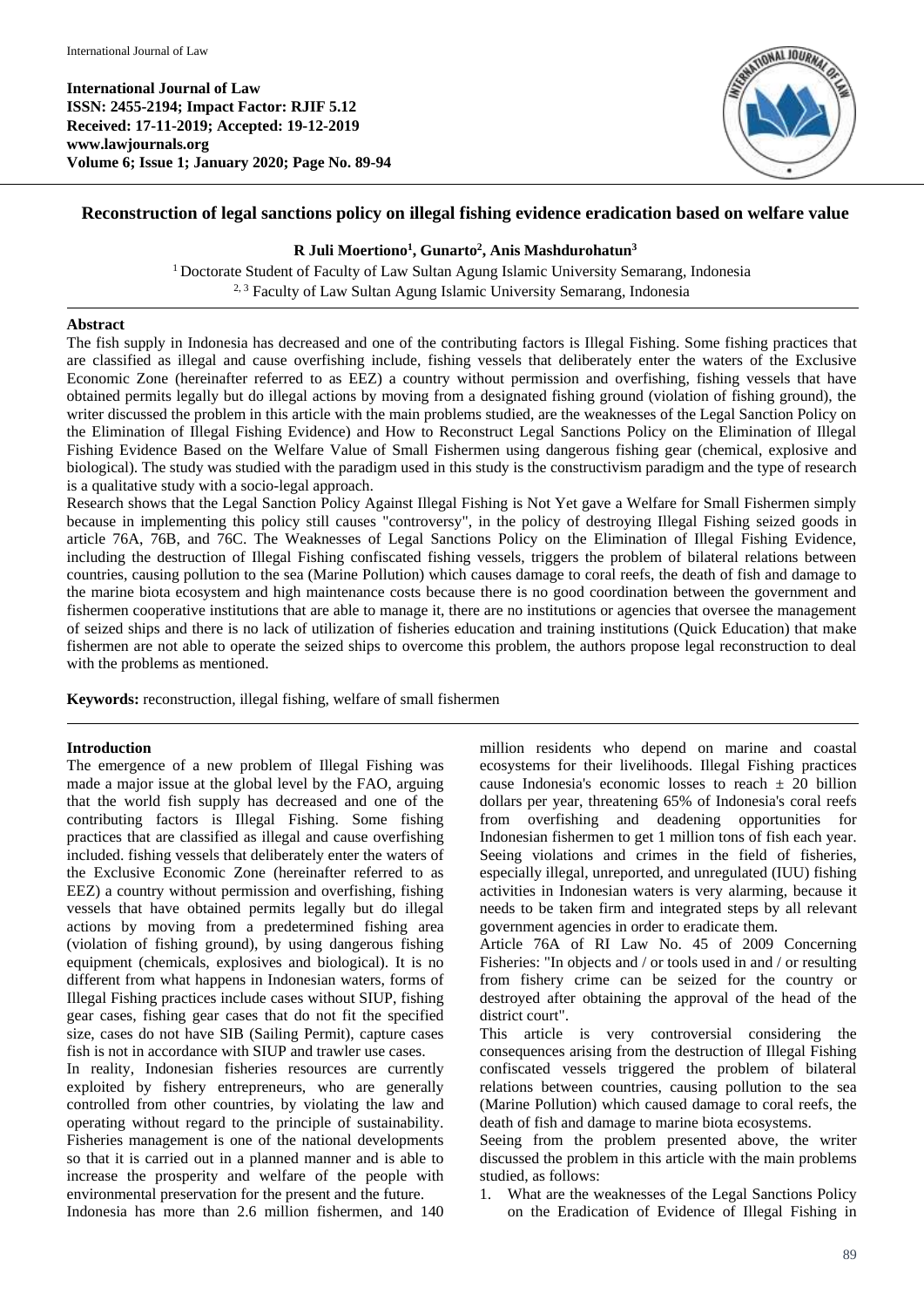Indonesia currently ?

2. How to Reconstruct Legal Sanctions Policy on Illegal Fishing Evidence Eradication in Indonesia Based on Welfare Values?

#### **Method of Research**

The paradigm that is used in the research this is the paradigm of constructivism which is the antithesis of the understanding that lay observation and objectivity in finding a reality or science knowledge [1]. Paradigm also looked at the science of social as an analysis of systematic against *Socially Meaningful Action* through observation directly and in detail to the actors social are concerned create and maintain or manage the world of social small fishermen in terms of the ship seized through Illegal Fishing.

The research in writing this dissertation is a qualitative research. Writing aims to provide a description of a society or a certain group of people or a description of a symptom or between two or more symptoms.

Approach (*approach*) the research is to use the approach *of*  Socio-Legal  $[2]$ , which is based on the norms of law and the theory of the existing legal enforceability of a sociological viewpoint as interpretation or interpretation.

#### **As for the source of research used in this study are**

- 1. Primary Data, is data obtained from information and information from respondents directly obtained through interviews and literature studies.
- 2. Secondary Data, is an indirect source that is able to provide additional and reinforcement of research data. Sources of secondary data in the form of: Legal Materials Prime r and Legal Materials Secondary and Legal Materials Tertiary

In this study, researchers used data collection techniques, namely literature study, interviews and documentation. In this study, the researcher is a key instrument that is the researcher himself who plans, collects, and interprets the data <sup>[3]</sup>. Qualitative data analysis is the process of searching for, and systematically compiling data obtained from interviews, field notes and documentation by organizing data into categories, describing it into units, synthesizing, compiling into patterns, selecting important names and what will be studied and make conclusions.

#### **Research result and discussion**

 $\overline{a}$ 

# **1. Weaknesses of the legal sanctions policy on the eradication of evidence of illegal fishing in Indonesia currently**

Based on its purpose, penal sanctions are aimed at inflicting special suffering on the offender so that he feels the consequences of his actions, and is a form of denunciation of the perpetrator's actions. While the purpose of the sanctions measures more is to educate and give the effect of a deterrent. As for the types of crime according to the Penal Code consists of 1) Penal principle, such as the Death Penalty, imprisonment, confinement, fines., and cover, 2) Penal addition, the form of revocation of the rights of a

particular, Confiscation of goods specified and Announcements judge's decision [4].

Acts of illegal fishing (*Illegal, Unreporterd and Unregulated* (*IUU) Fishing)* can be categorized into three groups, namely (1) *Illegal Fishing* namely activities catching fish is illegal in the waters of the region or EEZ of a country, or do not have permission from the state of the; (2) *Unregulated fishing* is activity arrests in the waters of the region or EEZ of a country that does not abide by the rules that apply in the state of the; and (3) *Unreported fishing* are activities of fishing in the sea in of the region or EEZ of a country that is not reported to both operational as well as the data the ship and the results of their catch. Practice the largest in *IUU fishing* is catching fish by other countries without the consent of the country concerned, or in other words, the theft of fish by the foreign (*Illegal Fishing*).

### **Acts of penal fisheries in Indonesia in general can be divided into 4 (four) groups as follows**

- a. Catching fish without permission
- b. Catching fish by using permissions false
- c. Catching fish by using the forbidden environmentalharmful tool.
- d. Catching fish by species (species) that are not in accordance with the permit.

Since the year 2014 until July 2017 listed 317 ships *illegally*  have sunk after *inkracht.* In the year 2017 (July 2017) as many as 367 ships *Illegal Fishing,* both boats fishing Indonesia and boat fishing alien, successfully secured which comprises the top 95 boats fishing *illegally* were arrested by PSDKP-CTF, 53 were arrested by the Navy, 195 were arrested by the Police, and 24 captured by Bakamla. Besides that, still many cases of acts of penal fishery that occurred since the year 2009, where the Law of Fisheries changed, until now, as has been described in sub- section earlier. Translation of cases of acts of penal fishery data and vessel perpetrators of acts of penal fisheries mentioned in above shows acts of penal fishery is still often the case either that conducted by vessels fishing Indonesia and boat fishing alien. This means that the rule of law offense of penal fishery can be said to have not been effective. By because it, research it will analyze the provisions of the penal fishery in the Law of Fisheries (the substance of the law of penal fishery) as one of the factors that affect the *ineffectiveness*  enforcement of the law of penal fisheries such, which will be studied from three aspects, namely the act penal, liability penal, and penal system [5].

The Ministry of Fisheries stipulate that sanctions were given to the perpetrators *of Illegal Fishing* in the form of confinement body (imprisonment) and fines. According to the author, this is a weak point where the Fisheries Law cannot ensnare perpetrators of foreign nationality if the country does not have a bilateral agreement to Indonesia. Can we all know that the Countries most often come to Indonesia with *illegal* dredge the fish in Indonesia? To crew the ship of nationality Countries such, it automatically based

**.** 

<sup>&</sup>lt;sup>1</sup> Faisal, (2010), Menerobos Positivisme Hukum, Rangkang Education, Yogyakarta.

<sup>2</sup> Johnny Ibrahim, (2005), Teori dan Metodologi Penelitian Hukum Normatif, Bayumedia, Surabaya.

<sup>&</sup>lt;sup>3</sup> L. Moleong, (2002), Metode Penelitian Kualitatif, PT Remaja Rosdakarya, Bandung.

<sup>4</sup> Mahmud Kusuma,(2009), Menyelami Semangat Hukum Progresif; Terapi Paradigmatik Atas Lemahnya Penegakan Hukum Indonesia, Antony Lib bekerjasama LSHP, Yogyakarta.

<sup>5</sup> Ediwarman, (2012), "Paradoks Penegakan Hukum Pidana Dalam Perspektif Ksggggggggggggriminologi di Indonesia", Jurnal Kriminologi Indonesia, Edisi No. 1 Vol. 8.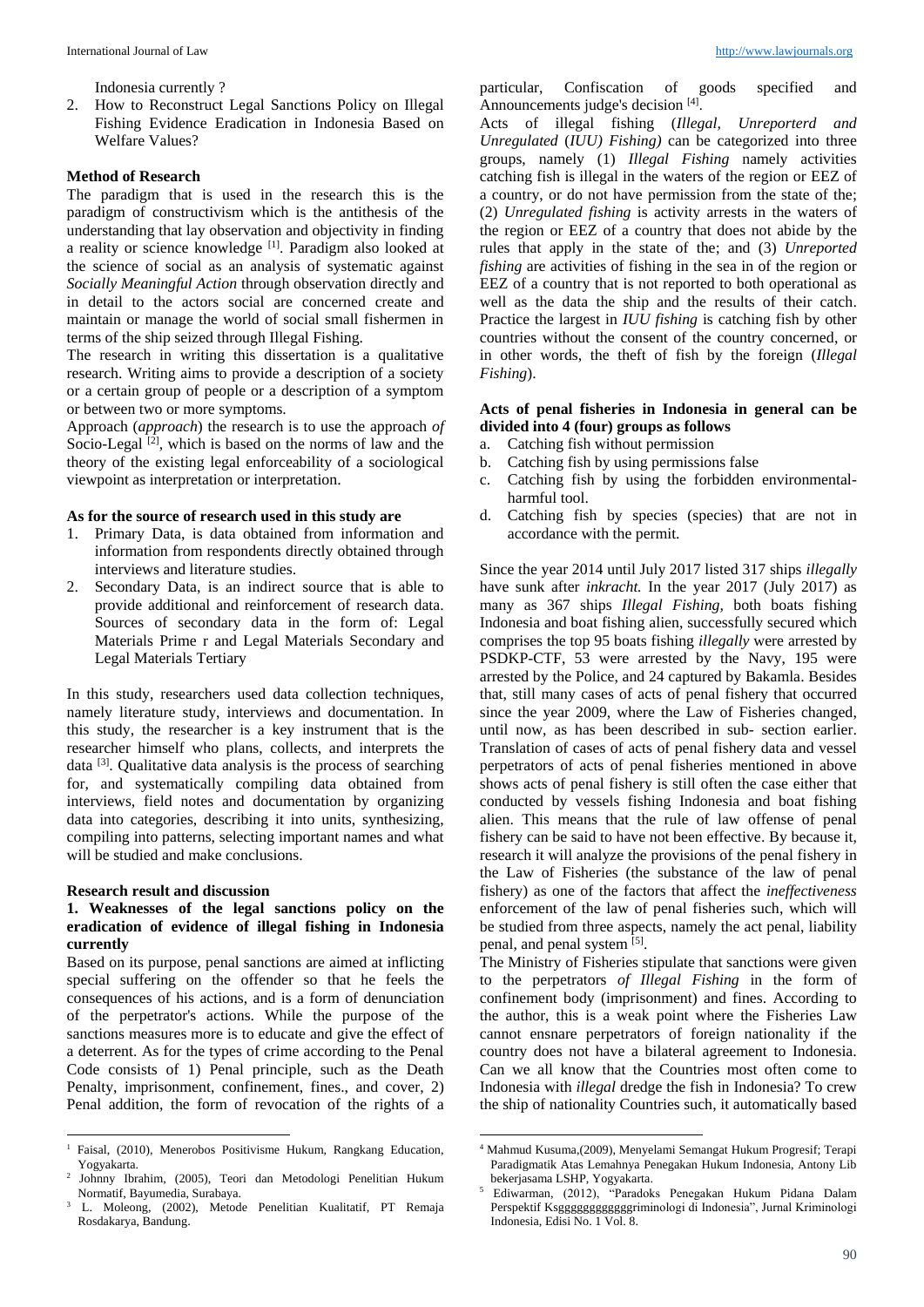on Law International in case this is the Law of Sea International UNCLOS in 1982, reiterated in Article 73 that" Sentencing State beaches are imposed against violations of regulatory legislation fishery zone economy exclusively is not allowed to include confinement, if not there is an agreement otherwise between the countries concerned, or any form of punishment the body more."

### **The difficulty combating** *Illegal Fishing* **in Indonesia is according to Iqbal as follows [6]**

- a. The combination of more than 2 people means that a double -flagged ship is registered in two different countries. The act of falsifying certificates of deletion is carried out at least by ship owners, supporters and direct actors in the field.
- b. Alleged acts of penal offense seriously, as many fishermen *illegally* are violating the law, of disabling the transmitter, using a tool catchers are forbidden and tool catcher that damage, switch the charge *of illegal,* counterfeit documents boats and book notes.
- c. The skipper foreigners who work are *illegal* in the period of time is not certain, although it has no legal nationwide that prohibit the use of the crew of the ship alien but still there are a lot handler sea (*fishing master*) who works at the top of the ship that did the cruise length. It is demonstrated that the planning that is sufficiently mature to commit acts of crime.
- d. The pursuit of profit and / or power to reason major presence of evil fishery is to gain profit and benefit financially are great with the effort is minimal and take advantage of the tendency of some officials of the level of the high and the politicians to commit corruption.
- e. Operations at the level of International: fishing *illegally*  operating in several countries, catching fish in various areas, by using the flag vessels are not appropriate and degrade the results catch directly to other countries, and selling fish in the market internationally with prices that high.
- f. The use of the structure of commercial or business: operating catching fish illegally managed by companies large, often established by the investment of foreign, have permission to operate, but they violate the law and evade taxes.

Furthermore, weakness Policy Sanctions Law of Destruction of Goods Evidence of Illegal Fishingialah as can be seen in Article 69 paragraph (4) of the act specifically drownings and / or burning boat fishing alien based on evidence starters are quite this means the ship immediately immediately drowned at sea. By fulfilling requirements subjectively and / or condition of the objective as defined in Directive Technical Implementation Measures Special To The Boat Fishing using foreign Flag, namely the skipper and / or children fruit boat fishing alien perform resistance and / or maneuvers that endanger ships Supervisory Fisheries and the crew of his ship at the time of Ships Fisheries Supervisor stop, inspect and / or bring the ship to the nearest port; Weather conditions make it impossible to pull / carry or escort ships to the nearest port; and / or vessel fishery flagged foreigners suffered broken weight that can

 $\overline{a}$ 

pose danger to the safety of the suspect and the ship inspectors fishery [7].

As Stated in Article 69 paragraph (4) confirmed the presence to do the drowning and / or burning boat fishing alien. Conditions in the ocean differ with the conditions in the ground, the regime and the sea is different with the regime of the land, so that the laws are used differently as well. In order to regulate,and maintain the relationship between public international needed laws to ensure the certainty that is needed in every orderly relationship. A situation that was in the field as the ship that unrest could lead to costs of care are high it is also so difficult investigation in the mainland as a factor applied Article 69 paragraph (4). In Article 69 paragraph (4) is not with the determination of the court, so the commander of the ship superintendent of fisheries as executor *head to head* with the ship offender *Illegal Fishing.* The commander of this must be careful in making the decision to sink the ship, when they incorrectly take decisions anyone who will be responsible for the country in terms of this that will be in the blame.

While Article 76A of the Destruction of goods proof vessel fishery by way of drowning and / or burnt by the determination of the court. Weakness in the article is related about the cost of the sinking of the ship is very varied, increasingly large ships increasingly large costs are incurred State because the ship that will be sunked are vary. Some are made of plywood, wood, or iron. Related to the size of the ship was definitely costs are incurred is different, because the distance of shot is far or near. When will drown sought a place that is safe, a place that would be intended to do the sinking of the surveyed first advance in order to not obstruct the path cruise, do not disturb the people brought the ship that will be sunk into the place it and it needs a charge again.

In the year 2006, 359 ships flagged Indonesia has been arrested for doing catching fish are illegally in the waters of Australia, while 49 others seized the device and the results of their catch. In 2005 there were 279 Indonesian ships captured and 325 seized. Generally the problems of fishermen in the border region are also related to the matter of fuel and also access to markets. Often two problems that become obstacles main of the fishermen to improve the quality of the economy and welfare. By because it is, necessary protection against fishing small are experiencing problems with the country neighbor. Protection of the form of assistance and the provision of assistance law for facing the country [8].

### **2. Reconstruction of legal sanctions policy on illegal fishing evidence eradication in Indonesia based on welfare values**

Based on the regulation policy sinking of the ship that are listed in the Act No. 45 Year 2009 Article 69 Paragraph 1-4 of Fisheries does not and necessarily do, but socialized first advance by using conventional Diplomacy. Diplomacy has five primary stages, namely *designing and precondotioning, conditioning, exercising, evaluating,* and *reapproaching*.

1

<sup>6</sup> Moch Iqbal,(2012), Penegakan Hukum Pidana "Illegal Fishing" Penelitian Asas, Teori, Norma dan Praktek Penerapannya, Laporan Penelitian, Puslitbang Hukum dan Peradilan Badan Litbang Diklat Kumdil Mahkamah Agung RI, Jakarta.

<sup>7</sup> Bondaroff, P., (2015), "The Illegal Fishing and Organised Crime Nexus: Illegal Fishing as Transnational Organised Crime", Global Initiative Against Transnational Organized Crime and The Black Fish, 2015 Edition.

<sup>8</sup> Flora Libra Yanti, (2016), "Hukum Penyelundupan: Gagalnya Penyelundupan Melalui Laut", Majalah GATRA, Edisi No. 46 Vol. XXII, (September 2016).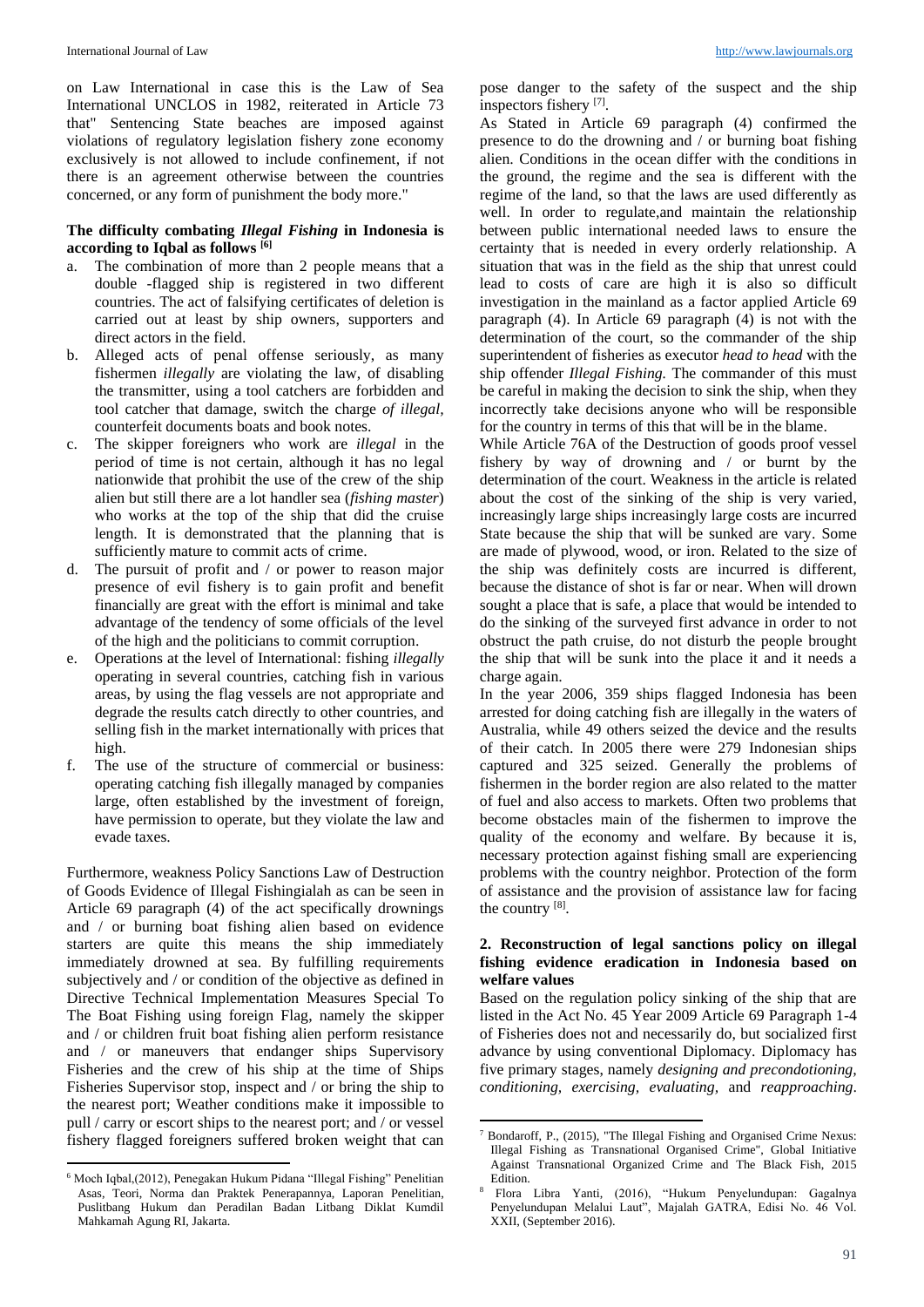First, the stages of *designing and preconditioning.* At this stage, the design of the diplomacy format is simulated to estimate the possibility of *feedback* to be received. Second, the *conditioning* stage. In the context of this, the government needs to examine the extent to which the objectives of communication will respond to the message that was about to be delivered as well as aspects of the message of what course that needs to be considered. The next diplomatic steps are to socialize this policy to the ambassadors of countries whose fishermen are suspected of frequently carrying out *Illegal Fishing*. In order to do this, the CTF and the Ministry of Foreign Affairs has been doing socialization policy of this with a number of ambassadors of other big-neighboring nations. It is hoped that the socialization can be continued to the respective governments so that it can be benefitted both to the business people and the fishermen.

There are several types of *Illegal Fishing,* stipulated in Article 84 to Article 101. The acts of illegal fishery is divided, acts of criminal pollution, destruction of the resources of fish and catching fish by using materials explosives, use of materials chemistry, acts of criminal management of the source of power of fish and acts of criminal fishing business without a permit. All the acts of vandalism and catching fish which means there is destruction of the ecosystem and biota sea included in among coral reefs to plankton that live in the sea. By using materials explosives, materials chemistry and various use tool aids that can damage the ecosystems that exist in the sea should be noted that the Act that can be used as well as possible to protect the resources of Indonesia's Sea<sup>[9]</sup>.

Provisions concerning Follow- Criminal is regulated in Article 84 to Article 101 of Law Number 45 Year 2009 About Fishing. One of the examples of Article provisions of criminal fishery category of offense. Article 85 of Law No. 45 Year 2009 About Fishing With formula as follows: "Any person who with deliberate own, to master, carrying, and / or using a tool catcher of fish and / or tool aids the capture of fish which disturb and undermine the sustainability of the source of power of fish in ship catcher of fish in the management of fisheries of State of the Republic of Indonesia as referred to in Article 9 shall be punished by criminal imprisonment for 5 (five) years and a fine of the many Rp. 2,000,000,000.00 (two billion rupiah)."

The Strategy for Indonesia to maintain sovereignty in the field of marine and fisheries, one of them with the destruction of the foreign flagged fishery ship do with the way the drowning and / or burning ship by Article 69 paragraph (4) at the stage of pre-investigation, and Section 76A on the stage of the investigation. The action of this is a step concrete are applied CTF to tackle *IUU fishing* in the waters of Indonesia.

One of the team of the Ministry of Maritime Affairs and Fisheries (MMAF) to the Director General of Supervision Source Power Marine and Fisheries (PSDKP) unit Directorate handling of Abuse said: "*Law of Fisheries provides the basis that Article 69 paragraph (4) acts specifically drownings and / or burning is already appropriate by law. Before moving to the article 69* 

 $\ddot{\phantom{a}}$ 

*paragraph (4), should see Article 76A of the items of evidence. According to sources, Article 69 paragraph (4) is before the ship in brought into the harbor nearby, with a note regarding to what are stipulated in the Law on Fisheries is evidence starters were enough. The context of drowning and / or burning is the method, because the purpose is actually destroyed. Destroyed by way burned up first and then sunk, there is also a direct sunk without burned, and there were actually on fuel at the port on land, such as in Bitung because of its size that is small, even when taken to sea are proven to be difficult. Article 69 paragraph (4) in essentially the process that instantly made drownings at sea, the goods proof course (boats) that sunk but the law still running, after the ship is documented. With a record of the ship is in accordance with the Law on Fisheries and Kepdirjen already meet the requirements, namely: alien ship, with no documents of licensing, and the terms of the others are subjective already meet the requirements. Having performed the actions specifically mentioned, in the ship which is composed of the Master and all the workers at the top of the ship is a series of crew aboard as suspects were brought to the ground. With records, items of evidence in the form of boat fishing is in the document as a substitute for items of evidence in the form of audio video visual or photo along with the name of ship that, at the point of coordinates how many drowned, reason drownings what and along with witnesses. The process of justice still running, perform the process of the investigation because no suspects, witnesses, file completed and then submitted to the prosecutor, and the prosecutor prosecute cases of such. Here the items of evidence already sunk and are known by the prosecutor, the prosecutor here not as an executor, but is investigating fisheries, namely the supervisory fishery. Against crew boats that are not used suspects should be repatriated as soon as possible that the case is the immigration that authorities stipulated in Article 83A. "*

Elucidation of Article 69 Paragraph (4) gives the sense that the " evidence starters are enough " is evidence beginning to suspect the existence of acts of crime in the field of fisheries by foreign Flagged Vessel, for example vessels fishing flagged foreigners do not have the SIPI and SIKPI, and clearly capture and / or transporting fish when entering the territory of the Republic of Indonesia fisheries management. The provisions of this shows that the measures specifically are not able to do with arbitrary, but only carried out if the investigator and / or supervisor fishery sure that vessels fishing flagged foreigners are actually commit acts of crime in the field of fisheries [10].

In line with the sinking policy of the ship, during the period October 2014 - April 5, 2016, the Minister of Maritime Affairs and Fisheries had sunk 176 (one hundred seventysix) KII and KIA which were found conducting *IUU Fishing* in Indonesian waters. Following the development of the time, of data from the CTF latest until April 2017 regarding details per action sinking of the ship offender acts of criminal fishery can be known through the table presented below [11]:

<sup>9</sup> Khopiatuziadah,(2012), "Evaluasi Pengadilan Perikanan dalam Penegakan Hukum di Bidang Perikanan dalam Rangka Perubahan kedua Undang-Undang tentang Perikanan", Jurnal Legislasi Indonesia, Vol. 14, No. 1, Jakarta: Direktorat Jenderal Peraturan Perundang-Undangan Kementerian Hukum dan Hak Asasi Manusia RI.

**<sup>.</sup>** <sup>10</sup> Harkristuti Harkrisnowo,(2004), "Transnational Organized Crime: Dalam Perspektif Hukum Pidana dan Kriminologi", Indonesian Journal of Internasional, Edisi No. 2 Vol. 1,edisi Januari 2004.

<sup>11</sup> Direktorat Jenderal Pengawasan Sumber Daya Kelautan Dan Perikanan,(2017) "Kerja Nyata Pengawas Mewujudkan Kedaulatan", Warta Pengawasan, Edisi 1.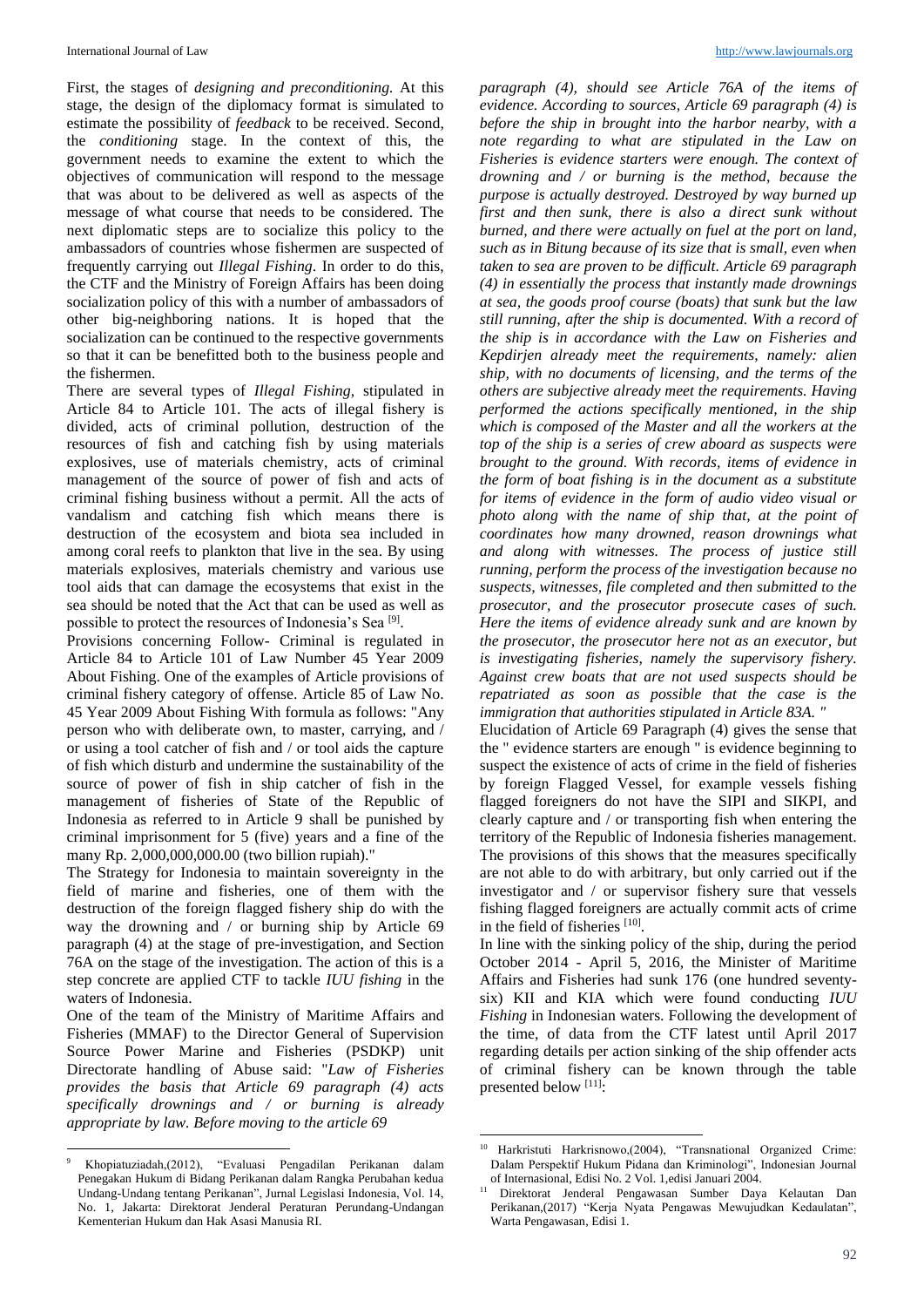|               |               |    |     |        |                |                                                 |            |    |           | Update: 3 April 2017 |
|---------------|---------------|----|-----|--------|----------------|-------------------------------------------------|------------|----|-----------|----------------------|
|               | <b>NEGARA</b> |    |     |        |                |                                                 |            |    |           | <b>TOTAL</b>         |
| <b>NO</b>     |               |    |     |        |                | PNG                                             | <b>RRT</b> |    |           |                      |
| 2014          | ٠             | 1  | 3   | ×      | $\overline{2}$ | $\overline{2}$                                  | $\bullet$  | ٠  | ×         | 8                    |
| 2015          | 12            | 35 | 36  | 10     | 19             | ٠                                               |            | ٠  | $\lambda$ | 113                  |
| 2016          | 27            | 22 | 59  | 5      | $\sim$         | 溢                                               | 19         | 1  | 1         | 115                  |
| 2017          | 11            | 18 | 46  | 6<br>× | ÷.             | ÷,                                              | V.         | U. | i.        | 81                   |
| <b>JUMLAH</b> | 50            | 76 | 144 | 21     | 21             | $\overline{2}$                                  |            |    | ۱         | 317                  |
|               | <b>TAHUN</b>  |    |     |        |                | <b>MALAYSIAFILIPINAVIETNAMINDONESIATHAILAND</b> |            |    |           | NIGERIA BELIZE       |

**Fig 1:** Recapitulation of destruction / department of TPP actors October period 2014 - April 2017

The Directorate General of PSDKP together with the Indonesian Navy and National Police through the coordination of the Task Force 115. The Illegal Fishing Task Force formed in January 2015, was tasked with developing and carrying out law enforcement operations in combating illegal fishing in the Indonesian jurisdictional sea. Effectively and efficiently with the utilization of operating personnel and equipment. In coordinating the Task Force 115 assisted by various Ministries / Institutions namely the Ministry of Maritime Affairs and Fisheries (KKP), the Ministry of Finance (in this case the Directorate General of Taxes and the Directorate General of Customs and Excise), the Ministry of Foreign Affairs, the Ministry of Transportation, the Indonesian National Army Navy (TNI-AL), Indonesian National Police (POLRI), Attorney General's Office of the Republic of Indonesia, Maritime Security Agency (Bakamla), Financial Transaction Reports and Analysis Center (PPATK) and State Intelligence Agency (BIN)  $[12]$ .

The eradication of illegal fishing by the act of sinking foreign fishing vessels is a form of law enforcement efforts conducted by Indonesia, here can be seen the strength between government agencies related to the establishment of an appropriate strategy for sinking ships not causing problems in the future.

Law enforcement of IUU fishing is carried out using a multi-regime approach to law or a multi-door approach, where criminal law enforcement is carried out not only based on the Fisheries Law, but also other related laws and regulations such as the Shipping Law, the Immigration Act, the Washing Criminal Act Money, the Corruption Crime Act, the Environmental Protection and Management Act, the Human Rights Act, the Financial Act, etc. So that the enforced legal efforts not only impose administrative sanctions, but through the process of criminal law enforcement.

Based on the foregoing, the authors then formulate the reconstruction of the relevant legislation. The Reconstruction of Legal Sanctions Policy on the Elimination of Illegal Fishing Based on the Value of Welfare of Small Fishermen is as follows:

- a. Article 76A Republic of Indonesia Law No. 45/2009 concerning Fisheries is deleted.
- b. Article 76B of RI Law No. 45 of 2009 concerning Fisheries changes into: Evidence of fishery crime that is perishable or requires high maintenance costs Must be auctioned and / or converted to fishermen through a fishing cooperative and the maintenance costs are submitted to the fishing cooperative with the approval

of the head of the district court.

c. Article 76C paragraph (5) of RI Law No. 45 of 2009 Concerning Fisheries changes to: Objects and / or tools seized from the results of fishery crime in the form of fishing vessels Must be submitted to the joint business group of fishermen and / or fisheries cooperatives whose supervision submitted to the Ministry of Maritime Affairs and Fisheries in order to achieve the welfare of small fishermen and the holding of skills and education provisions through Fisheries education and training institutions (Quick Education).

### **Conclusion**

- 1. Weaknesses of Legal Sanctions Policy on the Elimination of Illegal Fishing Evidence currently including the Destruction of Illegal Fishing confiscated vessels triggered the problem of bilateral relations between countries, causing marine pollution (Marine Pollution) which caused damage to coral reefs, the death of fish and the destruction of marine biota ecosystems and high maintenance costs because there is no good coordination between the government and fishermen cooperative institutions that are able to manage it, there is no institution or agency that oversees the management of seized ships and there is no lack of utilization of fisheries education and training institutions (Quick Education) which makes fishermen unable to operate the seized ships.
- 2. Based on that, the author then formulate the reconstruction of the relevant legislation. The Reconstruction of Legal Sanctions Policy on the Elimination of Illegal Fishing Based on the Value of Welfare of Small Fishermen is as follows:

**A.** Article 76A Republic of Indonesia Law No. 45/2009 concerning Fisheries is deleted.

**B.** Article 76B of RI Law No. 45 of 2009 concerning Fisheries changes into: Evidence of fishery crime that is perishable or requires high maintenance costs Must be auctioned and / or converted to fishermen through a fishing cooperative and the maintenance costs are submitted to the fishing cooperative with the approval of the head of the district court.

**C.** Article 76C paragraph (5) of RI Law No. 45 of 2009 Concerning Fisheries changes to: Objects and / or tools seized from the results of fishery crime in the form of fishing vessels Must be submitted to the joint business group of fishermen and / or fisheries cooperatives whose supervision submitted to the Ministry of Maritime Affairs and Fisheries in order to achieve the welfare of small fishermen and the holding of skills and education provisions through Fisheries education and training institutions (Quick Education).

### **References**

- 1. Bondaroff P. The Illegal Fishing and Organised Crime Nexus: Illegal Fishing as Transnational Organised Crime, Global Initiative against Transnational Organized Crime and the Black Fish, 2015 Edition.
- 2. Direktorat Jenderal Pengawasan Sumber Daya Kelautan Dan Perikanan. Kerja Nyata Pengawas Mewujudkan Kedaulatan, Warta Pengawasan, Edisi, 2017, 1.
- 3. Ediwarman. Paradoks Penegakan Hukum Pidana Dalam Perspektif Kriminologi di Indonesia, Jurnal

 $\overline{a}$ <sup>12</sup> Harkristuti Harkrisnowo, (2012), "News-letter Komisi Hukum Nasional", Komisi Hukum Nasional, Jakarta.